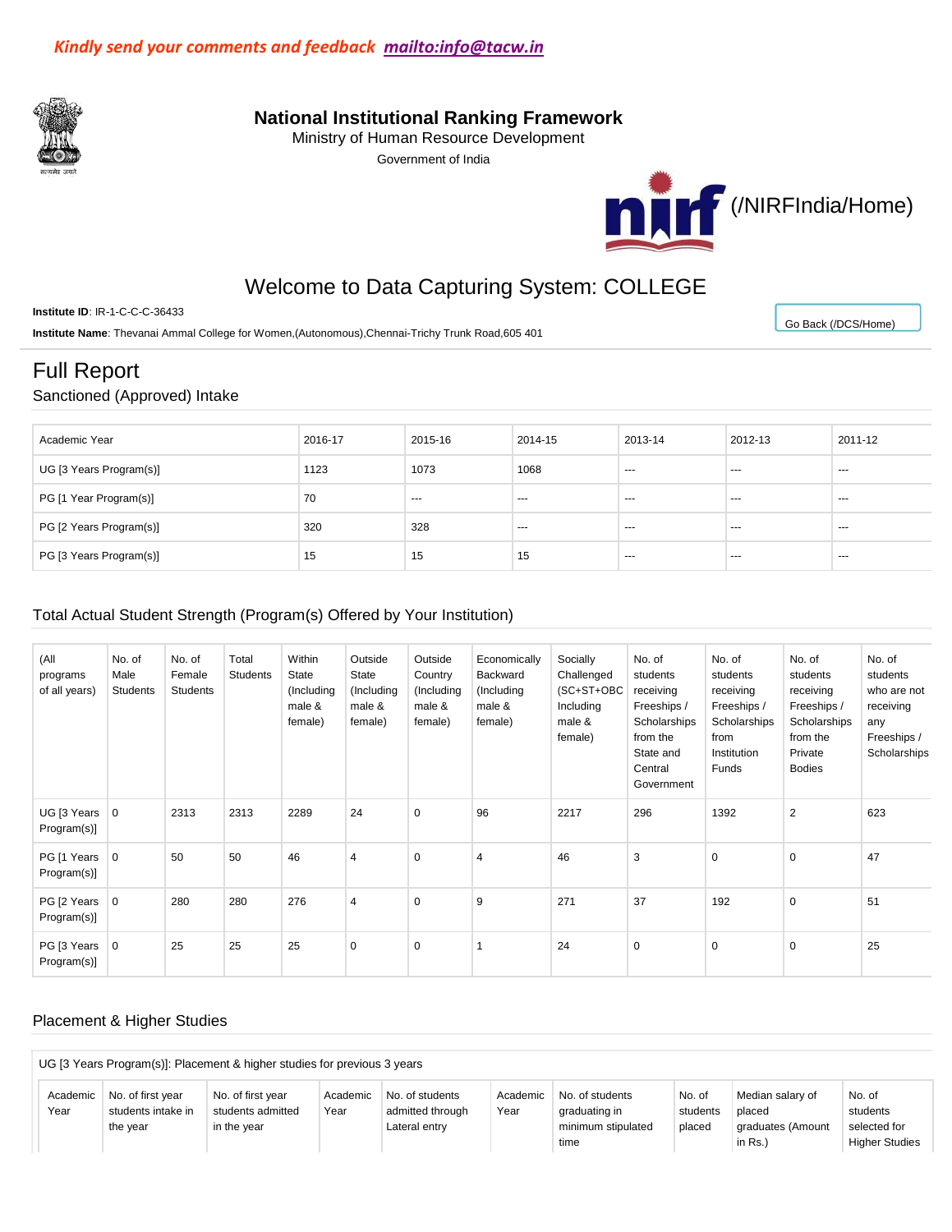| $(2012-13)$ | 1030 | 515 | $(2013-14)$ 0 | $(2014-15)$ | 445 | 40 | 120000 (ONE LAKH<br><b>TWENTY</b><br>THOUSAND) | 241 |
|-------------|------|-----|---------------|-------------|-----|----|------------------------------------------------|-----|
| $(2013-14)$ | 1042 | 768 | $(2014-15)$ 0 | $(2015-16)$ | 687 | 41 | 78000 (SEVENTY<br><b>EIGHT THOUSAND)</b>       | 404 |
| $(2014-15)$ | 1068 | 820 | $(2015-16)$ 0 | $(2016-17)$ | 701 | 43 | 84000 (EIGHTY<br>FOUR THOUSAND)                | 477 |

#### PG [1 year Program]: Placement & higher studies for previous 3 years

| Academic<br>Year | No. of first year<br>students intake in the<br>year | No. of first year<br>students admitted in<br>the year | Academic<br>Year | No. of students graduating<br>in minimum stipulated time | No. of<br>students<br>placed | Median salary of placed<br>graduates (Amount in Rs.) | No. of students<br>selected for Higher<br><b>Studies</b> |
|------------------|-----------------------------------------------------|-------------------------------------------------------|------------------|----------------------------------------------------------|------------------------------|------------------------------------------------------|----------------------------------------------------------|
| $(2014-15)$      | 86                                                  | 69                                                    | $(2014-15)$      | 62                                                       | 33                           | 120000 (ONE LAKH<br>TWENTY THOUSAND)                 | $\overline{2}$                                           |
| $(2015-16)$      | -80                                                 | 59                                                    | $(2015-16)$      | 58                                                       | 22                           | 108000 (ONE LAKH EIGHT   2<br>THOUSAND)              |                                                          |
| $(2016-17)$      | 70                                                  | 50                                                    | $(2016-17)$      | 50                                                       | 14                           | 105000 (ONE LAKH FIVE<br>THOUSAND)                   | 8                                                        |

## PG [2 Years Program(s)]: Placement & higher studies for previous 3 years

| Academic<br>Year | No. of first year<br>students intake in the<br>year | No. of first year<br>students admitted in<br>the year | Academic<br>Year | No. of students graduating<br>in minimum stipulated time | No. of<br>students<br>placed | Median salary of placed<br>graduates (Amount in Rs.) | No. of students<br>selected for Higher<br><b>Studies</b> |
|------------------|-----------------------------------------------------|-------------------------------------------------------|------------------|----------------------------------------------------------|------------------------------|------------------------------------------------------|----------------------------------------------------------|
| $(2013-14)$      | 268                                                 | 120                                                   | $(2014-15)$      | 101                                                      | 12                           | 96000 (NINETY SIX<br>THOUSAND)                       | 42                                                       |
| $(2014-15)$      | 268                                                 | 148                                                   | $(2015-16)$      | 135                                                      | 24                           | 96000 (NINETY SIX<br>THOUSAND)                       | 47                                                       |
| $(2015-16)$      | 328                                                 | 177                                                   | $(2016-17)$      | 153                                                      | 29                           | 90000 (NINETY<br>THOUSAND)                           | 48                                                       |

## PG [3 Years Program(s)]: Placement & higher studies for previous 3 years

| Academic<br>Year | No. of first year<br>students intake in<br>the year | No. of first year<br>students admitted<br>in the year | Academic<br>Year | No. of students<br>admitted through<br>Lateral entry | Academic<br>Year | No. of students<br>graduating in<br>minimum stipulated<br>time | No. of<br>students<br>placed | Median salary of<br>placed graduates<br>(Amount in Rs.)       | No. of students<br>selected for<br><b>Higher Studies</b> |
|------------------|-----------------------------------------------------|-------------------------------------------------------|------------------|------------------------------------------------------|------------------|----------------------------------------------------------------|------------------------------|---------------------------------------------------------------|----------------------------------------------------------|
| $(2012-13)$      | 18                                                  | 16                                                    | $(2013-14)$      | 2                                                    | $(2014-15)$      | 17                                                             | 3                            | 264000 (TWO<br>LAKH SIXTY FOUR<br>THOUSAND)                   | $\overline{7}$                                           |
| $(2013-14)$      | 15                                                  | 10                                                    | $(2014-15)$      | $\overline{7}$                                       | $(2015-16)$      | 15                                                             |                              | 144000 (ONE<br><b>LAKH FOURTY</b><br><b>FOUR</b><br>THOUSAND) | $\mathbf 0$                                              |
| $(2014-15)$      | 15                                                  | 0                                                     | $(2015-16)$      | 14                                                   | $(2016-17)$      | 14                                                             |                              | 180000 (ONE<br><b>LAKH EIGHTY</b><br>THOUSAND)                | 4                                                        |

Financial Resources: Utilised Amount for the Capital & Operational expenditure for previous 3 years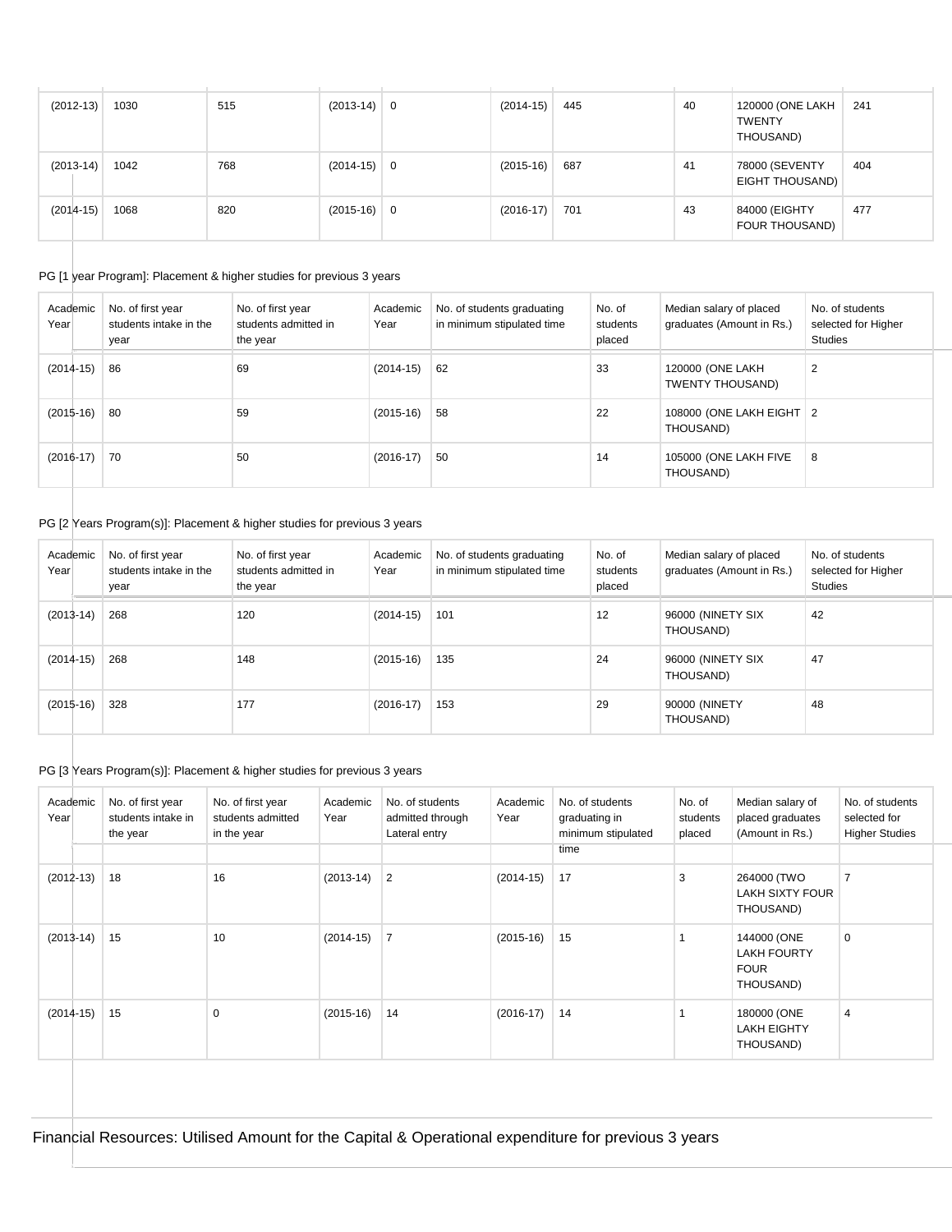| 2016-17                                                                                              |                                                                                            |                                                                                                |
|------------------------------------------------------------------------------------------------------|--------------------------------------------------------------------------------------------|------------------------------------------------------------------------------------------------|
|                                                                                                      | 2015-16                                                                                    | 2014-15                                                                                        |
| <b>Utilised Amount</b>                                                                               | <b>Utilised Amount</b>                                                                     | <b>Utilised Amount</b>                                                                         |
| Annual Capital Expenditure on Academic Activities and Resources (excluding expenditure on buildings) |                                                                                            |                                                                                                |
| 89176 (Eighty Nine Thousand<br>One Hundred and Seventy Six)                                          | 299627 (Two Lakhs Ninety Nine<br>Thousand Six Hundred and<br>Twenty Seven)                 | 172100 (One Lakh Seventy Two<br>Thousand One Hundred)                                          |
| 1376925 (Thirteen Lakhs Seventy<br>Six Thousand Nine Hundred and<br>Twenty Five)                     | 1476357 (Fourteen Lakhs<br>Seventy Six Thousand Three<br>Hundred and Fifty Seven)          | 376701 (Three Lakhs Seventy Six<br>Thousand Seven Hundred and<br>One)                          |
| $0$ (Zero)                                                                                           | $0$ (Zero)                                                                                 | $0$ (Zero)                                                                                     |
| $0$ (Zero)                                                                                           | $0$ (Zero)                                                                                 | $0$ (Zero)                                                                                     |
| 9721081 (Ninety Seven Lakhs<br>Twenty One Thousand and<br>Eighty One)                                | 4078917 (Forty Lakhs Seventy<br>Eight Thousand Nine Hundred<br>and Seventeen)              | 1497872 (Fourteen Lakhs Ninety<br>Seven Thousand Eight Hundred<br>and Seventy Two)             |
|                                                                                                      |                                                                                            |                                                                                                |
| 35711391 (Three Crores Fifty<br>Seven Lakhs Eleven Thousand<br>Three Hundred and Ninety One)         | 31969407 (Three Crores<br>Nineteen Lakhs Sixty Nine<br>Thousand Four Hundred and<br>Seven) | 26142620 (Two Crores Sixty One<br>Lakhs Forty Two Thousand Six<br>Hundred and Twenty)          |
| 33419333 (Three Crores Thirty<br>Four Lakhs Nineteen Thousand<br>Three Hundred and Thirty Three)     | 31556452 (Three Crores Fifteen<br>Lakhs Fifty Six Thousand Four<br>Hundred and Fifty Two)  | 24365971 (Two Crores Forty<br>Three Lakhs Sixty Five Thousand<br>Nine Hundred and Seventy One) |
| 1167947 (Eleven Lakhs Sixty<br>Seven Thousand Nine Hundred<br>and Forty Seven)                       | 565296 (Five Lakhs Sixty Five<br>Thousand Two Hundred and<br>Ninety Six)                   | 669217 (Six Lakhs Sixty Nine<br>Thousand Two Hundred and<br>Seventeen)                         |
|                                                                                                      |                                                                                            |                                                                                                |

# PCS Facilties: Facilities of physically challenged students

| I. Do your institution buildings have Lifts/Ramps?                                                                                                        | Yes, in all the buildings |
|-----------------------------------------------------------------------------------------------------------------------------------------------------------|---------------------------|
| 2. Do your institution have provision for walking aids, includingwheelchairs and transportation from one building to another for handicapped<br>students? | Yes, in all the buildings |
| 3. Do your institution buildings have specially designed toilets for handicapped students?                                                                | Yes, in all the buildings |

## Faculty Details

| Srno | Name            | Age | Designation                | Gender | Qualification | Experience<br>(In Months) | ls.<br>Associated<br>Last Year | Currently working<br>with institution? | Joining<br>Date     | Leaving<br>Date | Association<br>type |
|------|-----------------|-----|----------------------------|--------|---------------|---------------------------|--------------------------------|----------------------------------------|---------------------|-----------------|---------------------|
|      | D Sathish Kumar | 25  | <b>Assistant Professor</b> | Male   | M. Phil       | 18                        | Yes                            | Yes                                    | $16 - 12 -$<br>2015 | $\cdots$        | Regular             |
| 2    | P Meena         | 30  | <b>Assistant Professor</b> | Female | M. Phil       | 2                         | Yes                            | Yes                                    | $01 - 06 -$<br>2017 | $\cdots$        | Regular             |
| 3    | A Jesmine Mary  | 29  | Assistant Professor        | Female | M. Phil       | 64                        | Yes                            | Yes                                    | $01 - 06 -$         | $---$           | Regular             |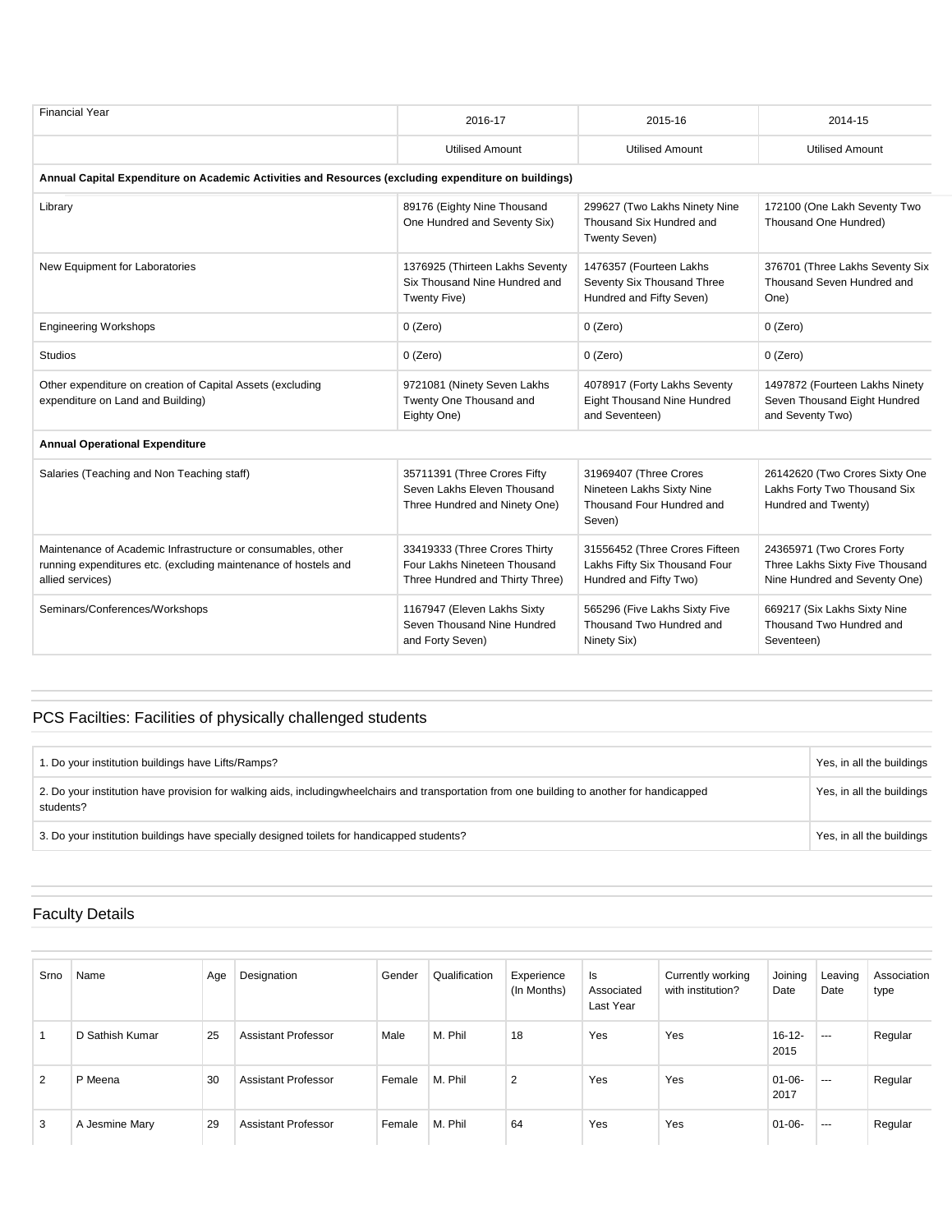|    |                           |    |                                                     |        |            |                |     |     | 2011                |                          |         |
|----|---------------------------|----|-----------------------------------------------------|--------|------------|----------------|-----|-----|---------------------|--------------------------|---------|
| 4  | A Rahamathunisa           | 37 | <b>Assistant Professor</b>                          | Female | <b>NET</b> | 109            | Yes | Yes | $01 - 06 -$<br>2011 | ---                      | Regular |
| 5  | A Rigana Banu             | 27 | <b>Assistant Professor</b>                          | Female | M. Phil    | 25             | Yes | Yes | $01 - 06 -$<br>2015 | $\sim$                   | Regular |
| 6  | A Shanthi                 | 31 | <b>Assistant Professor</b>                          | Female | Ph.D       | 10             | Yes | No  | 16-06-<br>2016      | 06-04-<br>2017           | Regular |
| 7  | A Sunitha                 | 24 | <b>Assistant Professor</b>                          | Female | M. Phil    | 16             | Yes | Yes | $20 - 02 -$<br>2017 | $\sim$                   | Regular |
| 8  | A Sushana Lourdu<br>Mary  | 27 | <b>Assistant Professor</b>                          | Female | M. Phil    | 14             | Yes | Yes | 19-09-<br>2016      | $\overline{\phantom{a}}$ | Regular |
| 9  | Α<br>Vijayashamundhiswary | 25 | Assistant Professor                                 | Female | M.COM      | 17             | Yes | Yes | $01 - 06 -$<br>2016 | $\sim$                   | Regular |
| 10 | <b>B</b> Indhumathi       | 27 | <b>Assistant Professor</b>                          | Female | M. Phil    | 30             | Yes | Yes | $01 - 06 -$<br>2015 | $\overline{\phantom{a}}$ | Regular |
| 11 | <b>B</b> Meera            | 25 | Assistant Professor                                 | Female | M.Sc.      | $\overline{7}$ | Yes | No  | 06-09-<br>2016      | 06-04-<br>2017           | Regular |
| 12 | <b>B</b> Shabeena         | 32 | <b>Assistant Professor</b>                          | Female | <b>NET</b> | 88             | Yes | Yes | $01 - 06 -$<br>2015 | $\overline{\phantom{a}}$ | Regular |
| 13 | <b>B</b> Shanthini        | 25 | <b>Assistant Professor</b>                          | Female | M. Phil    | $\overline{2}$ | Yes | Yes | $01 - 06 -$<br>2017 | $\sim$                   | Regular |
| 14 | B Sivamangaleswari        | 29 | <b>Assistant Professor</b>                          | Female | M. Phil    | 20             | Yes | Yes | $21 - 12 -$<br>2015 | $\sim$                   | Regular |
| 15 | <b>B</b> Sridevi          | 37 | Dean / Principal /<br>Director / Vice<br>Chancellor | Female | <b>SET</b> | 160            | Yes | Yes | $01 - 06 -$<br>2006 | ---                      | Regular |
| 16 | <b>B</b> Vasuki           | 30 | <b>Assistant Professor</b>                          | Female | M. Phil    | 62             | Yes | Yes | $01 - 06 -$<br>2015 | $\sim$ $\sim$            | Regular |
| 17 | <b>B</b> Vatchala         | 33 | <b>Assistant Professor</b>                          | Female | M. Phil    | 60             | Yes | Yes | $02 - 06 -$<br>2014 | $\sim$                   | Regular |
| 18 | Bakkiyajyothi             | 28 | <b>Assistant Professor</b>                          | Female | M. Phil    | 66             | Yes | No  | $01 - 06 -$<br>2017 | $31 - 10 -$<br>2017      | Regular |
| 19 | C Aiswarya                | 27 | <b>Assistant Professor</b>                          | Female | M. Phil    | 34             | No  | No  | $01 - 06 -$<br>2015 | 06-04-<br>2017           | Regular |
| 20 | C Kavitha                 | 25 | <b>Assistant Professor</b>                          | Female | M. Phil    | 5              | Yes | Yes | $01 - 06 -$<br>2017 | $\hspace{0.05cm} \ldots$ | Regular |
| 21 | C R Uthra                 | 58 | Other                                               | Female | Ph.D       | 300            | Yes | Yes | $15 - 06 -$<br>2017 | $\hspace{0.05cm} \ldots$ | Regular |
| 22 | C Revathi                 | 34 | <b>Assistant Professor</b>                          | Female | M. Phil    | 53             | Yes | Yes | 16-06-<br>2016      | $\overline{\phantom{a}}$ | Regular |
| 23 | D Gopinath                | 37 | <b>Assistant Professor</b>                          | Male   | <b>NET</b> | $\mathbf{1}$   | Yes | Yes | 16-06-<br>2017      | $\overline{\phantom{a}}$ | Regular |
| 24 | D Monika                  | 27 | Assistant Professor                                 | Female | M. Phil    | 40             | Yes | Yes | $02 - 06 -$<br>2014 | $\overline{\phantom{a}}$ | Regular |
| 25 | D Sasikala                | 44 | <b>Assistant Professor</b>                          | Female | <b>SET</b> | 166            | Yes | Yes | 03-08-<br>2017      | $\hspace{0.05cm} \ldots$ | Regular |
| 26 | D Shoba                   | 35 | Assistant Professor                                 | Female | NET        | 99             | Yes | Yes | $05-06-$<br>2013    | ---                      | Regular |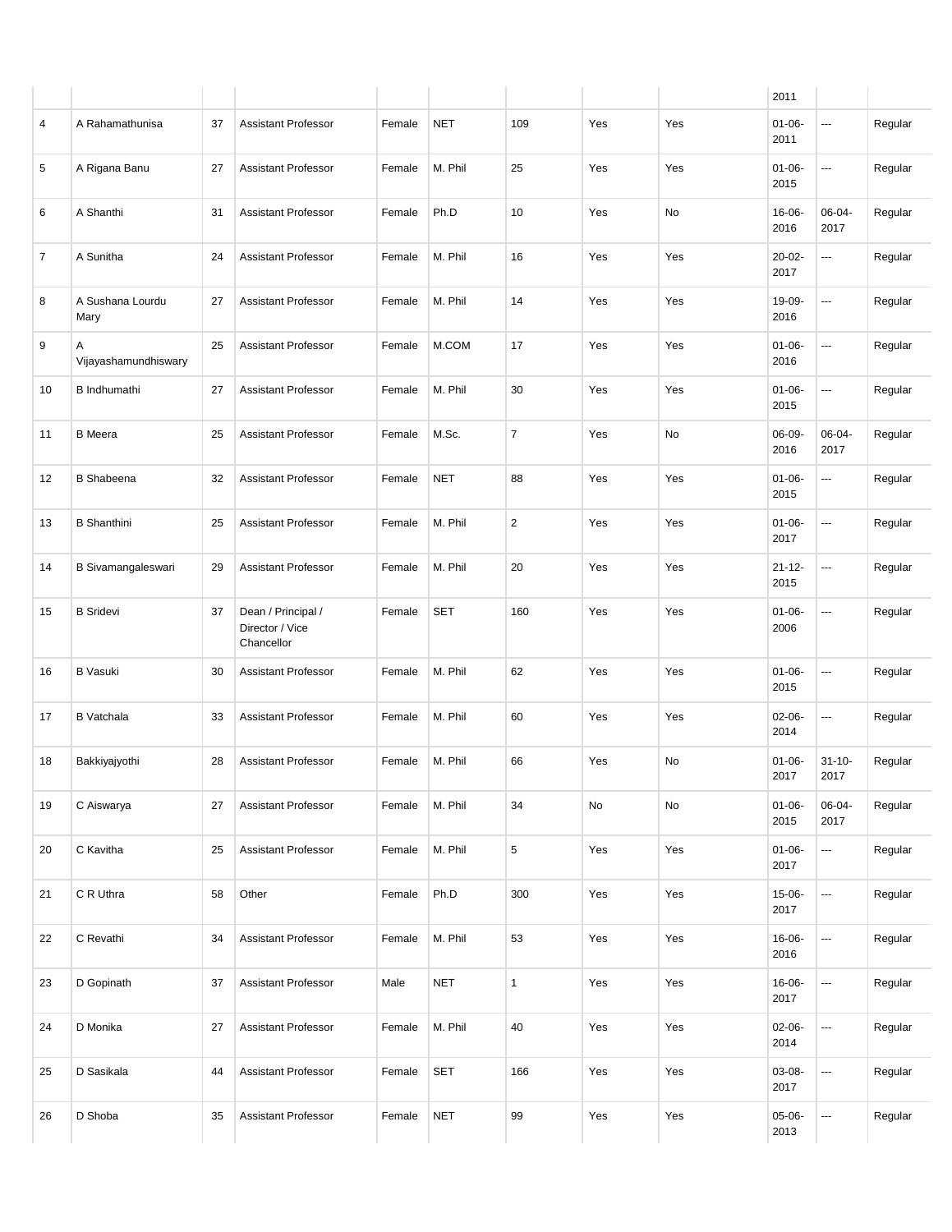| 27 | Dr A Ahamed Ansari              | 44 | <b>Assistant Professor</b>                          | Male   | Ph.D | 240            | Yes | Yes | 08-06-<br>2015      | ---                      | Regular |
|----|---------------------------------|----|-----------------------------------------------------|--------|------|----------------|-----|-----|---------------------|--------------------------|---------|
| 28 | Dr A Balamurugan                | 37 | <b>Assistant Professor</b>                          | Male   | Ph.D | 84             | Yes | Yes | $01 - 07 -$<br>2016 | ---                      | Regular |
| 29 | Dr A Muniyappan                 | 31 | <b>Assistant Professor</b>                          | Male   | Ph.D | 3              | Yes | Yes | $01 - 04 -$<br>2017 | ---                      | Regular |
| 30 | Dr A R Rishivarman              | 40 | <b>Assistant Professor</b>                          | Male   | Ph.D | 180            | Yes | Yes | $13 - 11 -$<br>2015 | ---                      | Regular |
| 31 | Dr A Thanigaivelan              | 30 | <b>Assistant Professor</b>                          | Male   | Ph.D | 22             | No  | No  | $21 - 12 -$<br>2015 | $20 - 06 -$<br>2016      | Regular |
| 32 | Dr A Uma Maheshwari             | 37 | <b>Assistant Professor</b>                          | Female | Ph.D | 84             | Yes | No  | 27-06-<br>2016      | 06-04-<br>2017           | Regular |
| 33 | Dr A V Arunakumari              | 55 | Dean / Principal /<br>Director / Vice<br>Chancellor | Female | Ph.D | 313            | Yes | Yes | 19-06-<br>1996      | ---                      | Regular |
| 34 | Dr A Vanitha                    | 39 | <b>Assistant Professor</b>                          | Female | Ph.D | $\overline{2}$ | Yes | Yes | $01 - 07 -$<br>2015 | ---                      | Regular |
| 35 | Dr C Umamaheswari               | 34 | <b>Assistant Professor</b>                          | Female | Ph.D | 156            | Yes | No  | $01 - 06 -$<br>2015 | 06-04-<br>2017           | Regular |
| 36 | Dr D Bharath                    | 31 | <b>Assistant Professor</b>                          | Male   | Ph.D | 30             | Yes | Yes | $01 - 06 -$<br>2015 | ---                      | Regular |
| 37 | Dr D Santhanamalar              | 35 | <b>Assistant Professor</b>                          | Female | Ph.D | 51             | Yes | No  | $17 - 12 -$<br>2012 | 06-04-<br>2017           | Regular |
| 38 | Dr E Soundararajan              | 61 | <b>Assistant Professor</b>                          | Male   | Ph.D | 360            | Yes | Yes | $02 - 07 -$<br>2016 | ---                      | Regular |
| 39 | Dr G Porkalai                   | 43 | <b>Assistant Professor</b>                          | Female | Ph.D | 72             | Yes | No  | $02 - 06 -$<br>2010 | $07-06-$<br>2016         | Regular |
| 40 | Dr G Suresh                     | 35 | <b>Assistant Professor</b>                          | Male   | Ph.D | 114            | Yes | Yes | 16-06-<br>2016      | ---                      | Regular |
| 41 | Dr J Kalaimathi                 | 39 | <b>Assistant Professor</b>                          | Female | Ph.D | 213            | Yes | Yes | 16-06-<br>2016      | ---                      | Regular |
| 42 | Dr J Vadivel Naidu              | 35 | <b>Assistant Professor</b>                          | Male   | Ph.D | $\overline{7}$ | Yes | Yes | $17 - 04 -$<br>2017 | $\overline{\phantom{a}}$ | Regular |
| 43 | Dr Kasilingam                   | 30 | <b>Assistant Professor</b>                          | Male   | Ph.D | $\sqrt{4}$     | Yes | Yes | $01 - 04 -$<br>2017 | $\overline{\phantom{a}}$ | Regular |
| 44 | Dr M Nirosha                    | 28 | <b>Assistant Professor</b>                          | Female | Ph.D | 18             | No  | Yes | $01 - 06 -$<br>2017 | ---                      | Regular |
| 45 | Dr M Ravichandran               | 46 | <b>Assistant Professor</b>                          | Male   | Ph.D | 216            | Yes | Yes | 16-06-<br>2016      |                          | Regular |
| 46 | Dr Maria Kulandai Raja<br>Balan | 33 | Assistant Professor                                 | Male   | Ph.D | 122            | Yes | Yes | 19-09-<br>2016      | ---                      | Regular |
| 47 | Dr P Umamaheswari               | 41 | <b>Assistant Professor</b>                          | Female | Ph.D | 180            | Yes | Yes | $01 - 06 -$<br>2015 | $\hspace{0.05cm}\ldots$  | Regular |
| 48 | Dr R Palanivel                  | 33 | Assistant Professor                                 | Male   | Ph.D | 36             | No  | No  | $22 - 05 -$<br>2017 | $26 - 05 -$<br>2017      | Regular |
| 49 | Dr R Perarasi                   | 33 | Assistant Professor                                 | Female | Ph.D | 44             | Yes | No  | 12-08-<br>2015      | 06-04-<br>2017           | Regular |
|    |                                 |    |                                                     |        |      |                |     |     |                     |                          |         |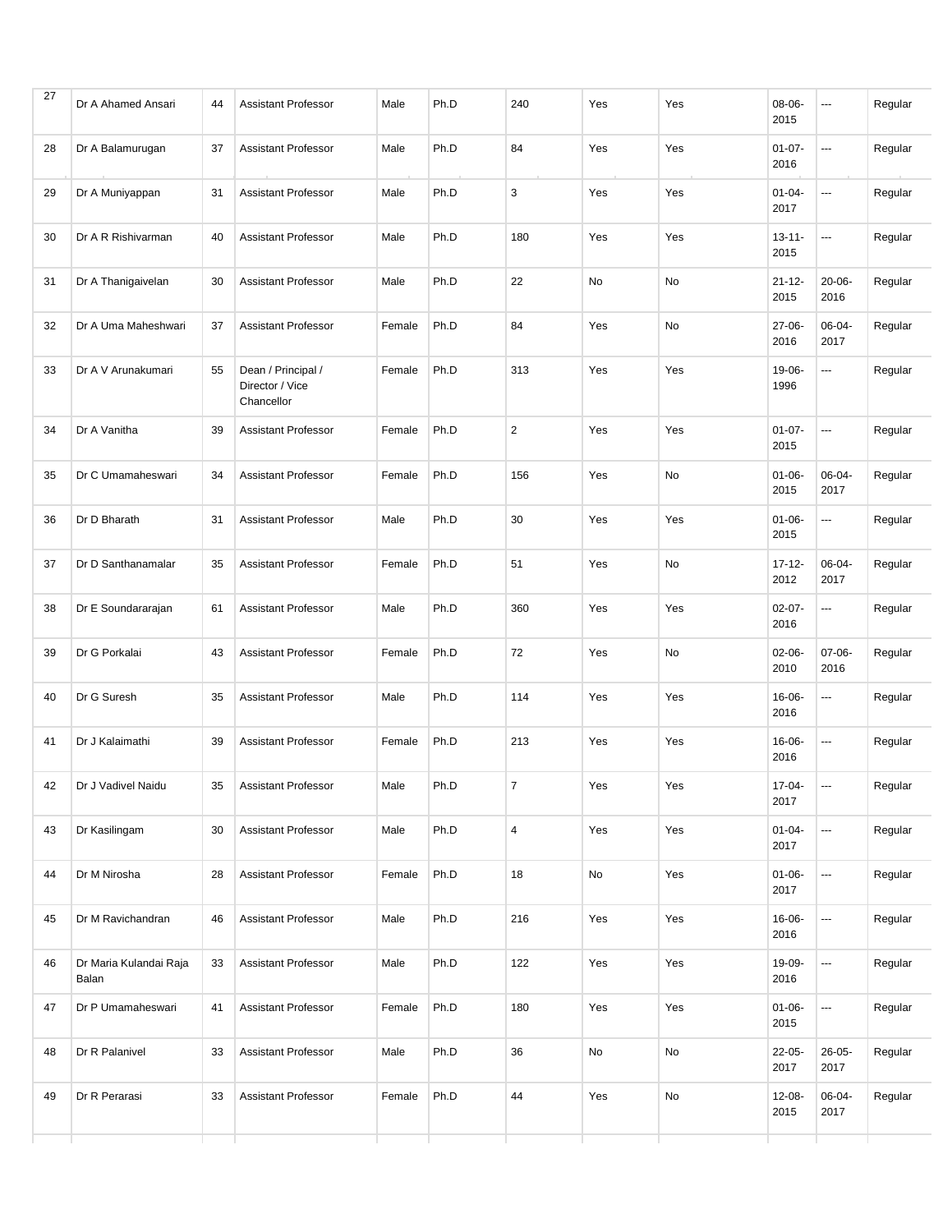| 50 | Dr R Rajendiran                | 29 | <b>Assistant Professor</b>                          | Male   | Ph.D    | $\overline{2}$ | Yes | Yes | $01 - 06 -$<br>2017 | ---                      | Regular |
|----|--------------------------------|----|-----------------------------------------------------|--------|---------|----------------|-----|-----|---------------------|--------------------------|---------|
| 51 | Dr R Rajkumar                  | 32 | <b>Assistant Professor</b>                          | Male   | Ph.D    | 26             | Yes | Yes | 24-04-<br>2017      | $\overline{\phantom{a}}$ | Regular |
| 52 | Dr R Satheesh kumar            | 31 | <b>Assistant Professor</b>                          | Male   | Ph.D    | 30             | Yes | Yes | 16-06-<br>2016      | $\overline{\phantom{a}}$ | Regular |
| 53 | Dr R Suguna                    | 36 | <b>Assistant Professor</b>                          | Female | Ph.D    | 118            | Yes | Yes | 16-06-<br>2016      | $\overline{\phantom{a}}$ | Regular |
| 54 | Dr Rahmath                     | 34 | <b>Assistant Professor</b>                          | Female | Ph.D    | 5              | No  | No  | $01 - 05 -$<br>2017 | $31 - 10 -$<br>2017      | Regular |
| 55 | Dr S Ambedkar                  | 33 | <b>Assistant Professor</b>                          | Male   | Ph.D    | 17             | Yes | No  | 16-06-<br>2016      | $01 - 11 -$<br>2016      | Regular |
| 56 | Dr S Manimekalai               | 38 | <b>Assistant Professor</b>                          | Female | Ph.D    | 186            | Yes | Yes | 16-06-<br>2016      | $\overline{\phantom{a}}$ | Regular |
| 57 | Dr S Mariaslevam<br>Lequatorze | 30 | <b>Assistant Professor</b>                          | Male   | Ph.D    | 28             | Yes | Yes | 16-06-<br>2016      | $\overline{\phantom{a}}$ | Regular |
| 58 | Dr S Prakash Kumar             | 43 | <b>Assistant Professor</b>                          | Male   | Ph.D    | 210            | No  | No  | $01 - 06 -$<br>2017 | $31 - 10 -$<br>2017      | Regular |
| 59 | Dr S Sampathkumar              | 29 | <b>Assistant Professor</b>                          | Male   | Ph.D    | 18             | Yes | Yes | 16-06-<br>2016      | $\overline{\phantom{a}}$ | Regular |
| 60 | Dr S Selvakumar                | 42 | Dean / Principal /<br>Director / Vice<br>Chancellor | Male   | Ph.D    | 192            | No  | No  | $01 - 04 -$<br>2011 | 03-08-<br>2016           | Regular |
| 61 | Dr S Thamarai Selvi            | 42 | <b>Assistant Professor</b>                          | Female | Ph.D    | 40             | Yes | No  | $21 - 09 -$<br>2015 | 06-04-<br>2017           | Regular |
| 62 | Dr Sheeja S Rajan              | 31 | Dean / Principal /<br>Director / Vice<br>Chancellor | Female | Ph.D    | 23             | Yes | Yes | $28 - 12 -$<br>2015 | ---                      | Regular |
| 63 | Dr V Manikandan                | 35 | <b>Assistant Professor</b>                          | Male   | Ph.D    | 80             | Yes | Yes | 16-06-<br>2016      | $\sim$                   | Regular |
| 64 | Dr V Vetrivel                  | 33 | <b>Assistant Professor</b>                          | Male   | Ph.D    | 30             | Yes | Yes | $03 - 04 -$<br>2017 | $\overline{\phantom{a}}$ | Regular |
| 65 | E Lakshmi                      | 32 | Assistant Professor                                 | Female | M. Phil | 76             | Yes | No  | $01 - 06 -$<br>2011 | 06-04-<br>2017           | Regular |
| 66 | G Chandra                      | 27 | Assistant Professor                                 | Female | M. Phil | 45             | Yes | No  | $02 - 06 -$<br>2014 | 06-04-<br>2017           | Regular |
| 67 | G Gunalakshmi                  | 25 | Assistant Professor                                 | Female | M. Phil | 13             | Yes | Yes | 16-06-<br>2016      | $\overline{\phantom{a}}$ | Regular |
| 68 | G Jenifer Sofia                | 29 | Assistant Professor                                 | Female | M. Phil | 58             | Yes | Yes | $02 - 06 -$<br>2014 | $\hspace{0.05cm} \ldots$ | Regular |
| 69 | G Meenakshi                    | 23 | Assistant Professor                                 | Female | M. Phil | $\overline{2}$ | Yes | Yes | $01 - 06 -$<br>2017 | $\hspace{0.05cm} \ldots$ | Regular |
| 70 | G Sudhapriya                   | 32 | <b>Assistant Professor</b>                          | Female | Ph.D    | 9              | Yes | No  | 16-06-<br>2016      | 06-04-<br>2017           | Regular |
| 71 | J Guhan                        | 26 | Assistant Professor                                 | Male   | M. Phil | 12             | Yes | Yes | $01 - 06 -$<br>2017 | $\sim$                   | Regular |
| 72 | J Rama                         | 30 | Associate Professor                                 | Female | M. Phil | 68             | Yes | No  | $30 - 08 -$<br>2011 | 06-04-<br>2017           | Regular |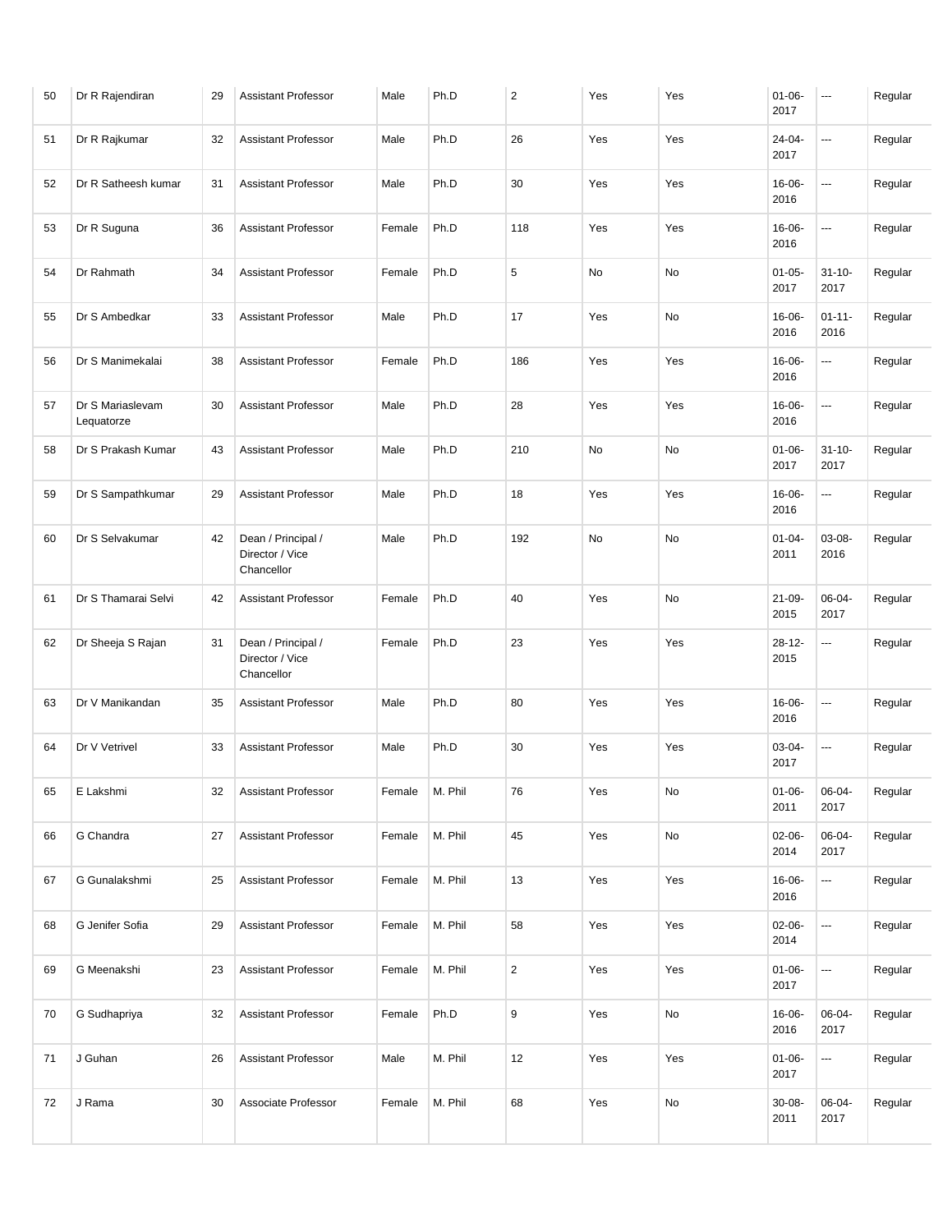| 73 | J Surendrakumari         | 26 | <b>Assistant Professor</b>                          | Female | M. Phil    | 30             | Yes | Yes | $01 - 06 -$<br>2015 | $\cdots$                 | Regular |
|----|--------------------------|----|-----------------------------------------------------|--------|------------|----------------|-----|-----|---------------------|--------------------------|---------|
| 74 | K Gayathri               | 27 | <b>Assistant Professor</b>                          | Female | M.Sc.      | 25             | Yes | No  | $02 - 07 -$<br>2014 | 09-08-<br>2016           | Regular |
| 75 | K Hemavathi              | 32 | <b>Assistant Professor</b>                          | Female | M. Phil    | 40             | Yes | Yes | $05-07-$<br>2017    | $\sim$ $\sim$            | Regular |
| 76 | K Jayalakshmi            | 29 | <b>Assistant Professor</b>                          | Female | M. Phil    | 40             | Yes | No  | $11 - 12 -$<br>2013 | 06-04-<br>2017           | Regular |
| 77 | K Kalaiyarasi            | 25 | <b>Assistant Professor</b>                          | Female | M. Phil    | 36             | Yes | Yes | $12 - 06 -$<br>2017 | ---                      | Regular |
| 78 | K Kanimozhi              | 23 | <b>Assistant Professor</b>                          | Female | M. Phil    | 15             | Yes | Yes | $01 - 08 -$<br>2016 | $\overline{\phantom{a}}$ | Regular |
| 79 | K Kanmani Anbuselvi      | 37 | Dean / Principal /<br>Director / Vice<br>Chancellor | Female | M. Phil    | 120            | Yes | Yes | $07-07-$<br>2008    | $\overline{\phantom{a}}$ | Regular |
| 80 | K Mahadevi               | 28 | <b>Assistant Professor</b>                          | Female | M. Phil    | 27             | Yes | No  | 02-06-<br>2014      | $07 - 09 -$<br>2016      | Regular |
| 81 | K Mahalakshmi            | 28 | <b>Assistant Professor</b>                          | Female | M.Sc(Phy)  | $\overline{2}$ | Yes | Yes | 16-06-<br>2016      | ---                      | Regular |
| 82 | K Manohari               | 34 | <b>Assistant Professor</b>                          | Female | M. Phil    | 108            | Yes | Yes | $03 - 10 -$<br>2008 | $\sim$                   | Regular |
| 83 | K Muthuchamy             | 43 | <b>Assistant Professor</b>                          | Male   | <b>SET</b> | 180            | Yes | Yes | $10 - 05 -$<br>2017 | $\sim$                   | Regular |
| 84 | K Nila                   | 25 | <b>Assistant Professor</b>                          | Female | <b>NET</b> | $\overline{2}$ | Yes | Yes | $01 - 06 -$<br>2017 | $\overline{\phantom{a}}$ | Regular |
| 85 | K Nirmala                | 30 | <b>Assistant Professor</b>                          | Female | M. Phil    | 21             | Yes | Yes | 16-06-<br>2016      | $\overline{\phantom{a}}$ | Regular |
| 86 | K Nirmala Devi           | 25 | <b>Assistant Professor</b>                          | Female | M. Phil    | 22             | Yes | No  | $01 - 06 -$<br>2015 | 06-04-<br>2017           | Regular |
| 87 | K Pavithra               | 25 | <b>Assistant Professor</b>                          | Female | M. Phil    | 22             | Yes | No  | $01 - 06 -$<br>2015 | 06-04-<br>2017           | Regular |
| 88 | K Revathi                | 27 | <b>Assistant Professor</b>                          | Female | M. Phil    | 29             | Yes | Yes | $01 - 06 -$<br>2015 | $\overline{\phantom{a}}$ | Regular |
| 89 | K Subashini              | 32 | <b>Assistant Professor</b>                          | Female | M. Phil    | 48             | Yes | Yes | 19-06-<br>2017      | $\hspace{0.05cm} \ldots$ | Regular |
| 90 | L Sagayam                | 25 | <b>Assistant Professor</b>                          | Female | M. Phil    | 17             | Yes | Yes | 16-06-<br>2016      | $\hspace{0.05cm} \ldots$ | Regular |
| 91 | M Kalaivani              | 27 | <b>Assistant Professor</b>                          | Female | M. Phil    | 42             | Yes | Yes | 16-06-<br>2016      | $\hspace{0.05cm} \ldots$ | Regular |
| 92 | M Mangaiyarkarasi        | 36 | <b>Assistant Professor</b>                          | Female | M. Phil    | 164            | Yes | Yes | $05-07-$<br>2004    | ---                      | Regular |
| 93 | M Naveena                | 26 | <b>Assistant Professor</b>                          | Female | M. Phil    | 25             | Yes | Yes | 03-06-<br>2015      | $\hspace{0.05cm} \ldots$ | Regular |
| 94 | M Santhi                 | 30 | <b>Assistant Professor</b>                          | Female | M. Phil    | $\overline{2}$ | Yes | Yes | $01 - 06 -$<br>2017 | $\hspace{0.05cm} \ldots$ | Regular |
| 95 | Mercy Annal<br>Kanimozhi | 27 | <b>Assistant Professor</b>                          | Female | M. Phil    | 6              | No  | No  | $01 - 06 -$<br>2017 | $10 - 10 -$<br>2017      | Regular |
|    |                          |    |                                                     |        |            |                |     |     |                     |                          |         |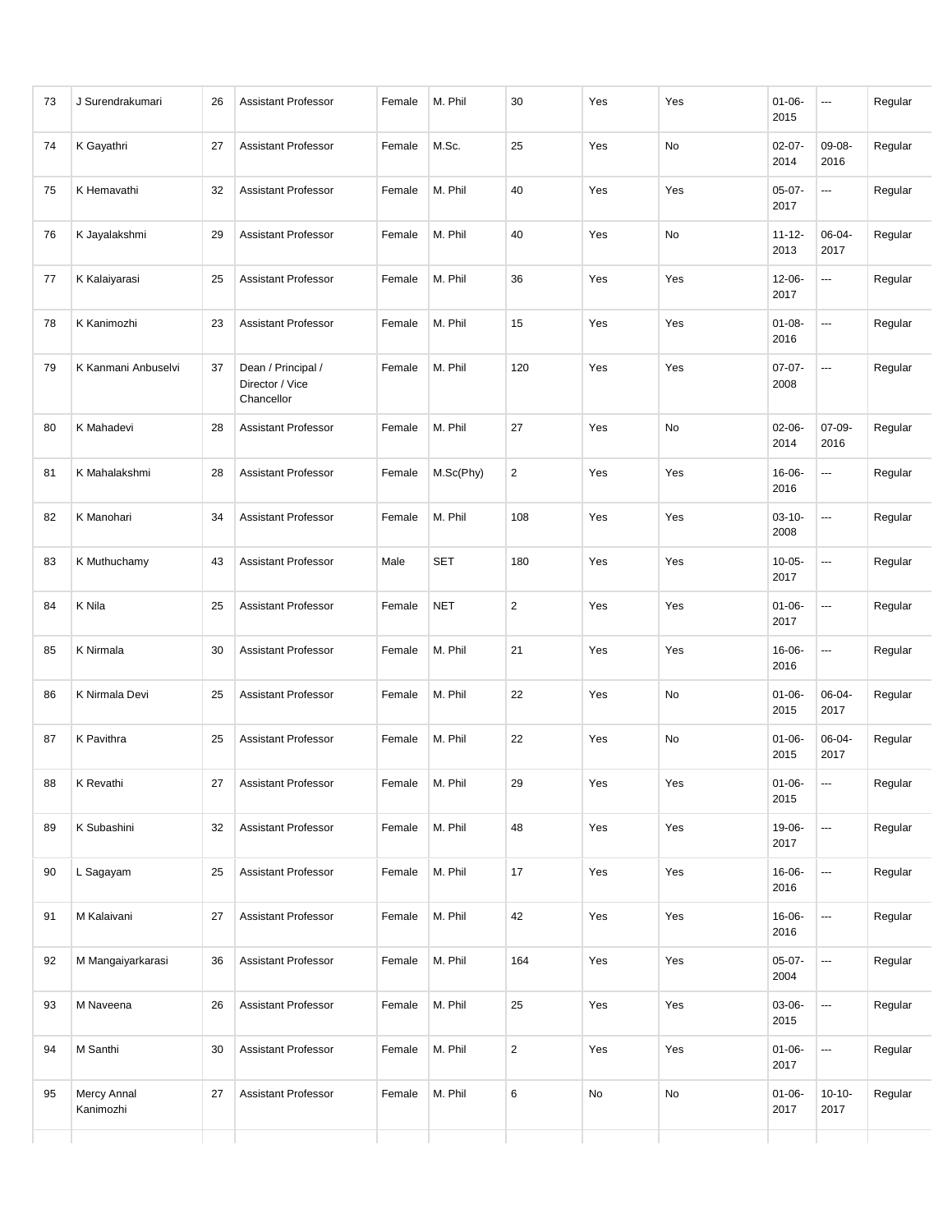| 96  | N Arul Siva Sankari  | 25 | <b>Assistant Professor</b> | Female | M. Phil    | 22  | Yes | No  | $01 - 06 -$<br>2015 | 06-04-<br>2017   | Regular |
|-----|----------------------|----|----------------------------|--------|------------|-----|-----|-----|---------------------|------------------|---------|
| 97  | N Arulmozhi          | 24 | <b>Assistant Professor</b> | Female | M. Phil    | 30  | Yes | Yes | $01 - 06 -$<br>2015 | ---              | Regular |
| 98  | N Arun               | 43 | <b>Assistant Professor</b> | Male   | <b>NET</b> | 84  | Yes | Yes | 16-06-<br>2016      | ---              | Regular |
| 99  | N Prabha             | 32 | <b>Assistant Professor</b> | Female | M. Phil    | 97  | Yes | Yes | 17-06-<br>2009      | ---              | Regular |
| 100 | N Prabhavathi        | 26 | <b>Assistant Professor</b> | Female | M. Phil    | 21  | Yes | No  | $01 - 07 -$<br>2015 | 06-04-<br>2017   | Regular |
| 101 | P Indumathy          | 26 | <b>Assistant Professor</b> | Female | M. Phil    | 17  | Yes | Yes | 16-06-<br>2016      | ---              | Regular |
| 102 | P Kanchana           | 26 | <b>Assistant Professor</b> | Female | M. Phil    | 17  | Yes | Yes | 16-06-<br>2016      | ---              | Regular |
| 103 | P Lakshmi Priya      | 26 | <b>Assistant Professor</b> | Female | M. Phil    | 30  | Yes | Yes | $01 - 06 -$<br>2015 | ---              | Regular |
| 104 | P Mahadevi           | 24 | <b>Assistant Professor</b> | Female | M. Phil    | 32  | Yes | Yes | $07 - 12 -$<br>2015 | ---              | Regular |
| 105 | P Poonguzhali        | 26 | <b>Assistant Professor</b> | Female | M.Sc(Phy)  | 12  | Yes | Yes | $01 - 07 -$<br>2016 | ---              | Regular |
| 106 | P Prakash            | 33 | <b>Assistant Professor</b> | Male   | M. Phil    | 96  | Yes | No  | 16-06-<br>2016      | $03-07-$<br>2016 | Regular |
| 107 | P Ranjani            | 25 | <b>Assistant Professor</b> | Female | M. Phil    | 9   | Yes | Yes | 09-08-<br>2016      | ---              | Regular |
| 108 | P Santhoshkumari     | 25 | <b>Assistant Professor</b> | Female | M. Phil    | 22  | Yes | Yes | $21 - 09 -$<br>2015 | ---              | Regular |
| 109 | P Sharmila           | 25 | <b>Assistant Professor</b> | Female | M. Phil    | 28  | Yes | Yes | 05-06-<br>2015      | ---              | Regular |
| 110 | R A Mageshwari       | 37 | <b>Assistant Professor</b> | Female | <b>NET</b> | 130 | Yes | No  | 23-06-<br>2014      | 06-04-<br>2017   | Regular |
| 111 | R Auxila Anitha Mary | 36 | <b>Assistant Professor</b> | Female | M. Phil    | 21  | Yes | No  | $02 - 12 -$<br>2015 | 06-04-<br>2017   | Regular |
| 112 | R Dheeba             | 26 | Assistant Professor        | Female | M.Sc.      | 20  | Yes | No  | $15-07-$<br>2015    | 06-04-<br>2017   | Regular |
| 113 | R Karthika           | 28 | <b>Assistant Professor</b> | Female | M. Phil    | 32  | Yes | Yes | $07 - 09 -$<br>2016 | ---              | Regular |
| 114 | R Kumudha            | 28 | <b>Assistant Professor</b> | Female | MP.Ed.     | 48  | Yes | Yes | 16-06-<br>2016      | ---              | Regular |
| 115 | R Muthamizhselvi     | 25 | Assistant Professor        | Female | M. Phil    | 28  | Yes | Yes | 05-06-<br>2015      | ---              | Regular |
| 116 | R Pavithra           | 25 | Assistant Professor        | Female | M. Phil    | 33  | Yes | No  | $04-07-$<br>2016    | 06-04-<br>2017   | Regular |
| 117 | R Prakash            | 27 | <b>Assistant Professor</b> | Male   | <b>NET</b> | 13  | Yes | No  | $01 - 06 -$<br>2017 | $04-07-$<br>2017 | Regular |
| 118 | R Rajeswari          | 25 | Assistant Professor        | Female | M. Phil    | 29  | Yes | Yes | $01 - 06 -$<br>2015 | ---              | Regular |
| 119 | R Rufeena            | 33 | Assistant Professor        | Female | M.Ed       | 36  | Yes | Yes | 16-06-<br>2016      | ---              | Regular |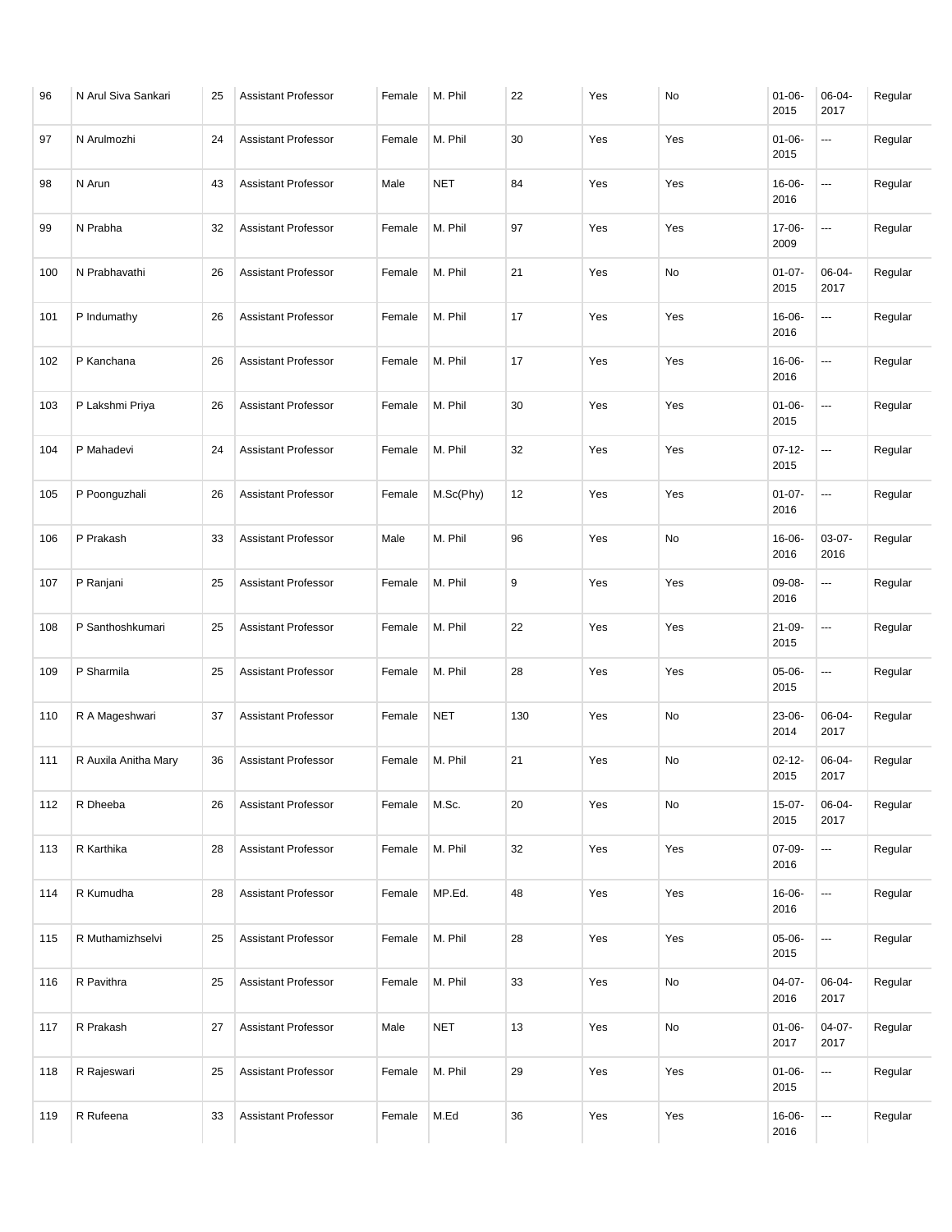| 120 | R Saraswathi               | 26 | <b>Assistant Professor</b>                          | Female | M. Phil    | 13             | Yes | Yes           | 16-06-<br>2016      | $\cdots$                 | Regular |
|-----|----------------------------|----|-----------------------------------------------------|--------|------------|----------------|-----|---------------|---------------------|--------------------------|---------|
| 121 | R Shobia                   | 32 | <b>Assistant Professor</b>                          | Female | M. Phil    | 72             | Yes | Yes           | $21 - 12 -$<br>2011 | ---                      | Regular |
| 122 | R Srivatsan                | 29 | <b>Assistant Professor</b>                          | Male   | <b>NET</b> | 83             | No  | No            | $01 - 06 -$<br>2017 | $31 - 10 -$<br>2017      | Regular |
| 123 | R Surekha                  | 24 | <b>Assistant Professor</b>                          | Female | M. Phil    | 6              | Yes | Yes           | $10 - 07 -$<br>2017 | ---                      | Regular |
| 124 | R Thenmozhi                | 29 | <b>Assistant Professor</b>                          | Female | M. Phil    | 14             | Yes | Yes           | 19-08-<br>2016      | ---                      | Regular |
| 125 | R Uma                      | 25 | <b>Assistant Professor</b>                          | Female | <b>NET</b> | 17             | Yes | Yes           | $19 - 10 -$<br>2015 | ---                      | Regular |
| 126 | S Akila                    | 41 | Dean / Principal /<br>Director / Vice<br>Chancellor | Female | M. Phil    | 197            | Yes | Yes           | 16-06-<br>2005      | ---                      | Regular |
| 127 | S Andal                    | 26 | <b>Assistant Professor</b>                          | Female | M. Phil    | 13             | Yes | Yes           | $01 - 06 -$<br>2017 | $\sim$                   | Regular |
| 128 | S ArunKumar                | 41 | <b>Assistant Professor</b>                          | Male   | <b>SET</b> | 159            | Yes | Yes           | $01 - 06 -$<br>2011 | ---                      | Regular |
| 129 | S Chitra                   | 29 | <b>Assistant Professor</b>                          | Female | M. Phil    | 19             | Yes | Yes           | $02 - 12 -$<br>2015 | ---                      | Regular |
| 130 | S Divya                    | 26 | <b>Assistant Professor</b>                          | Female | M. Phil    | 22             | Yes | Yes           | $01 - 06 -$<br>2015 | ---                      | Regular |
| 131 | S Gayatri                  | 31 | <b>Assistant Professor</b>                          | Female | M. Phil    | 37             | Yes | Yes           | $01 - 06 -$<br>2017 | ---                      | Regular |
| 132 | S Hephzibah<br>Swarnakala  | 27 | <b>Assistant Professor</b>                          | Female | <b>NET</b> | 30             | Yes | Yes           | 09-06-<br>2017      | ---                      | Regular |
| 133 | S Kalema Shahida           | 25 | <b>Assistant Professor</b>                          | Female | M.A        | 20             | Yes | No            | $01 - 07 -$<br>2015 | 06-04-<br>2017           | Regular |
| 134 | S Karthika                 | 27 | <b>Assistant Professor</b>                          | Female | M.Sc.      | 57             | Yes | No            | $01 - 06 -$<br>2012 | $06 - 04 -$<br>2017      | Regular |
| 135 | S Nageswari                | 36 | Assistant Professor                                 | Female | <b>NET</b> | 58             | Yes | $\mathsf{No}$ | 16-06-<br>2016      | 06-04-<br>2017           | Regular |
| 136 | S Rajalakshmi              | 29 | <b>Assistant Professor</b>                          | Female | M. Phil    | 37             | Yes | Yes           | 16-09-<br>2013      | ---                      | Regular |
| 137 | S Rajavalli                | 36 | <b>Assistant Professor</b>                          | Female | M. Phil    | 21             | Yes | No            | 03-06-<br>2015      | 06-03-<br>2017           | Regular |
| 138 | S Rajeswari                | 28 | <b>Assistant Professor</b>                          | Female | M. Phil    | 70             | Yes | Yes           | $17 - 12 -$<br>2012 | ---                      | Regular |
| 139 | S Sangeetha                | 26 | <b>Assistant Professor</b>                          | Female | M. Phil    | $\overline{7}$ | Yes | Yes           | $01 - 12 -$<br>2016 | $\hspace{0.05cm} \ldots$ | Regular |
| 140 | S Sangeetha                | 24 | <b>Assistant Professor</b>                          | Female | M. Phil    | 6              | Yes | Yes           | $12 - 06 -$<br>2017 | $\hspace{0.05cm} \ldots$ | Regular |
| 141 | S Sarayu<br>Priyadharshini | 28 | <b>Assistant Professor</b>                          | Female | M. Phil    | 23             | Yes | No            | $13-07-$<br>2015    | 23-06-<br>2017           | Regular |
| 142 | S Sivaranjani              | 23 | <b>Assistant Professor</b>                          | Female | M. Phil    | $\overline{2}$ | Yes | Yes           | $01 - 06 -$<br>2017 | ---                      | Regular |
|     |                            |    |                                                     |        |            |                |     |               |                     |                          |         |